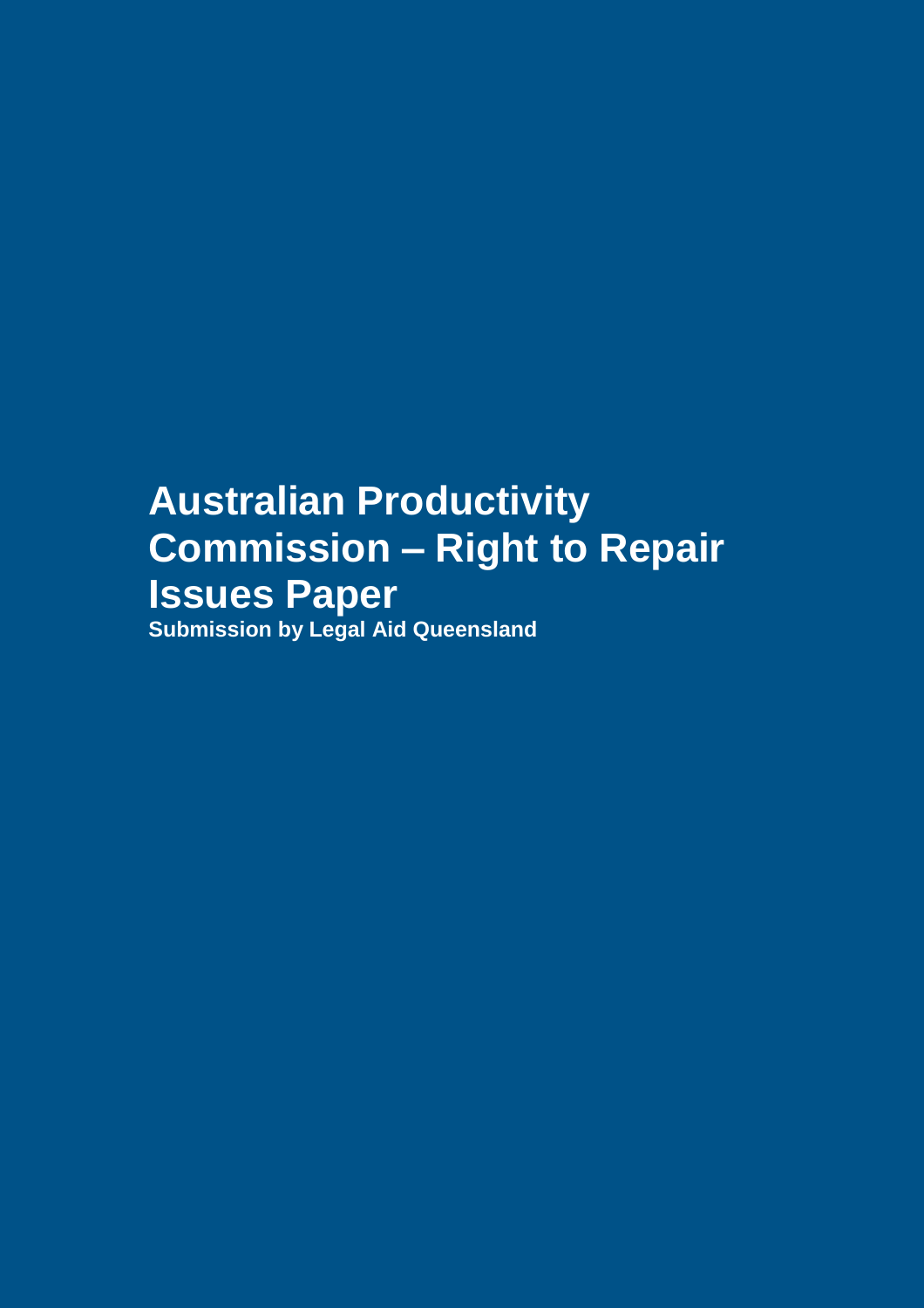# **Australian Productivity Commission – Right to Repair Issues Paper**

Legal Aid Queensland (LAQ) welcomes the opportunity to provide a submission in response to the Australian Productivity Commission's Right to Repair Issues Paper.

LAQ provides input into State and Commonwealth policy development and law reform processes to advance its organisational objectives. Under the *Legal Aid Queensland Act 1997*, LAQ is established for the purpose of "giving legal assistance to financially disadvantaged persons in the most effective, efficient and economical way" and is required to give this "legal assistance at a reasonable cost to the community and on an equitable basis throughout the State". Consistent with these statutory objects, LAQ contributes to government policy processes about proposals that will impact on the cost-effectiveness of LAQ's services, either directly or consequentially through impacts on the efficient functioning of the justice system.

LAQ always seeks to offer policy input that is constructive and is based on the extensive experience of LAQ's lawyers in the day to day application of the law in courts and tribunals. We believe that this experience provides LAQ with valuable knowledge and insights into the operation of the justice system that can contribute to government policy development. LAQ also endeavours to offer policy options that may enable government to pursue policy objectives in the most effective and efficient way.

LAQ's Civil Justice Services Unit lawyers have extensive experience providing specialist advice and representation to clients in banking and finance, credit and debt, insurance and consumer law. The unit provides advice to clients as well as lawyers and financial counsellors throughout Queensland in relation to insurance, mortgage stress, housing repossession, banking and financial issues, financial hardship, debt, contracts, loans, telecommunications and unsolicited consumer agreements.

# *INFORMATION REQUEST 1*

*What would a 'right to repair' entail in an Australian context? How should it be defined?*

LAQ supports a definition of the right to repair that combines the best elements of the European and USA approaches to right to repair.

LAQ supports a focus in product design to ensure that when products are designed products:

- (a) Can be repaired for a reasonable cost;
- (b) Fixed within a reasonable time;
- (c) Have easy access to the parts and the technical data available to all repairers that would allow products to be fixed.

However, in LAQ's submission, it is important to recognise that any definition of a right to repair must also focus on competition and consumer issues.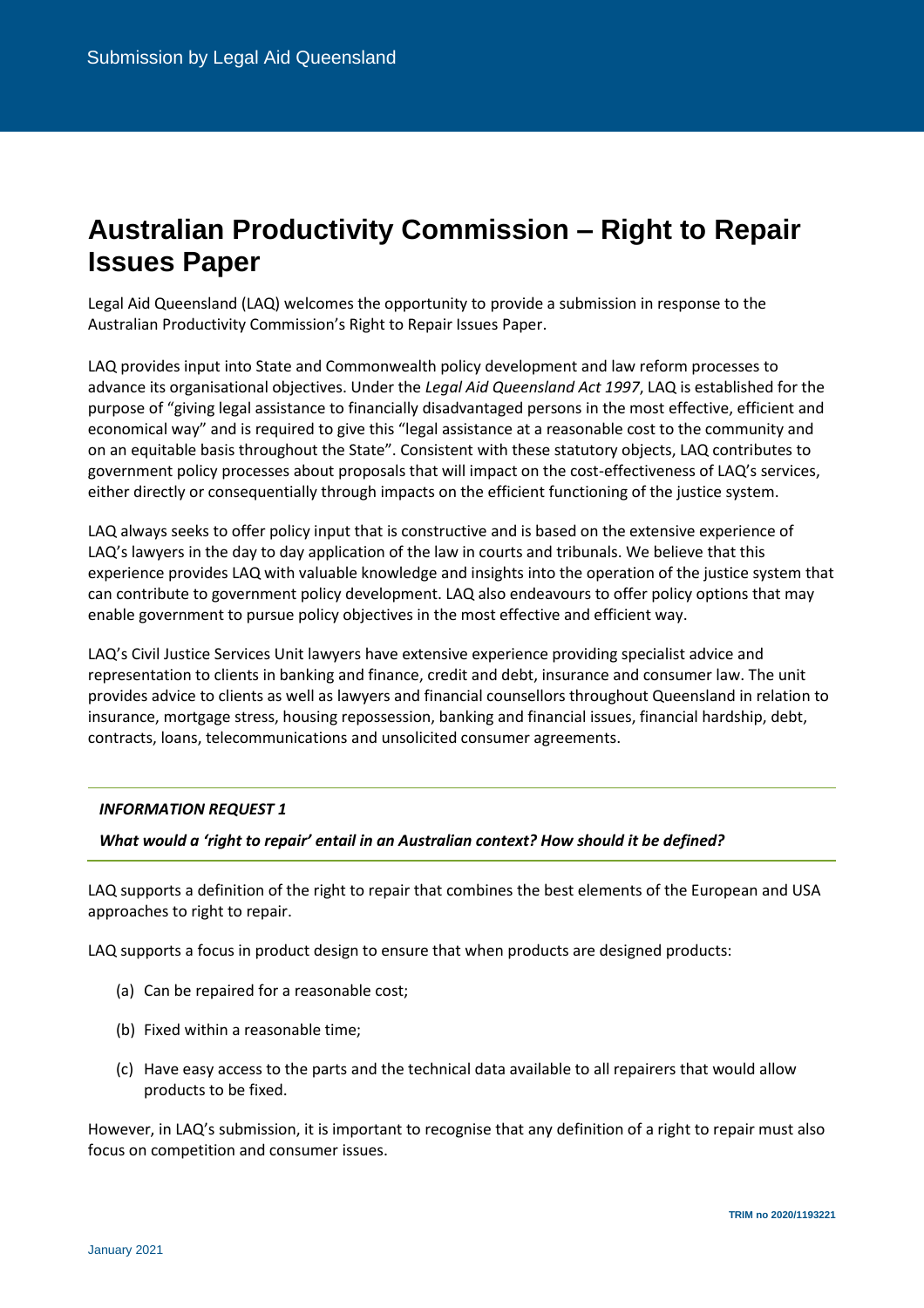In LAQ's experience helping clients with faulty goods, particularly faulty motor vehicles and telecommunications equipment, who want their products fixed, will often have a very poor experience when they seek to enforce the consumer guarantees contained in the Australian Consumer Law (ACL).

Typical experiences of consumers for these products include:

- (a) Being told there is no fault with the vehicle/telecommunication products, or a fault not covered by the guarantee;
- (b) Being told the problem is with the telecommunications service provider and not the product and vice versa
- (c) Sellers delaying and refusing to accept a fault and subsequently claiming the period to seek a remedy under the guarantee has expired;
- (d) Having to return a car/ telecommunications product for repairs multiple times to a repairer before the problem is fixed;
- (e) Repairs taking a long time, in some cases, consumers being without their goods for months;
- (f) Consumers are fatigued by the process of getting goods repaired and not pursuing rights they may have against the manufacturer of the car or product or the repairer in QCAT;
- (g) Where a vehicle has had multiple faults, manufacturers and sellers are not acknowledging that a series of minor faults with a car should be viewed as a major fault with the car entitling the consumer to a refund or a replacement of the goods.
- (h) The cost of parts and repair are exorbitant when compared to the cost of the product. For example the cost of replacing phone screens particularly for new products can be close to 50% of the cost of the purchase price of the phone.
- (i) The difficulty in determining who has responsibility for repair when consumers have financed the purchase of the product through a third party, for example when a person has purchased a faulty vehicle but continues to have an obligation to pay the lender in circumstances where the seller of the vehicle is refusing to repair.
- (j) The difficulty in obtaining evidence from experts to identity what the problems are with the faulty product because of
	- a. the cost of obtaining the evidence;
	- b. the difficulty in finding suitably qualified experts to ascertain the actual fault
	- c. the reluctance of experts to provide a report if they are required to give evidence in a tribunal or a court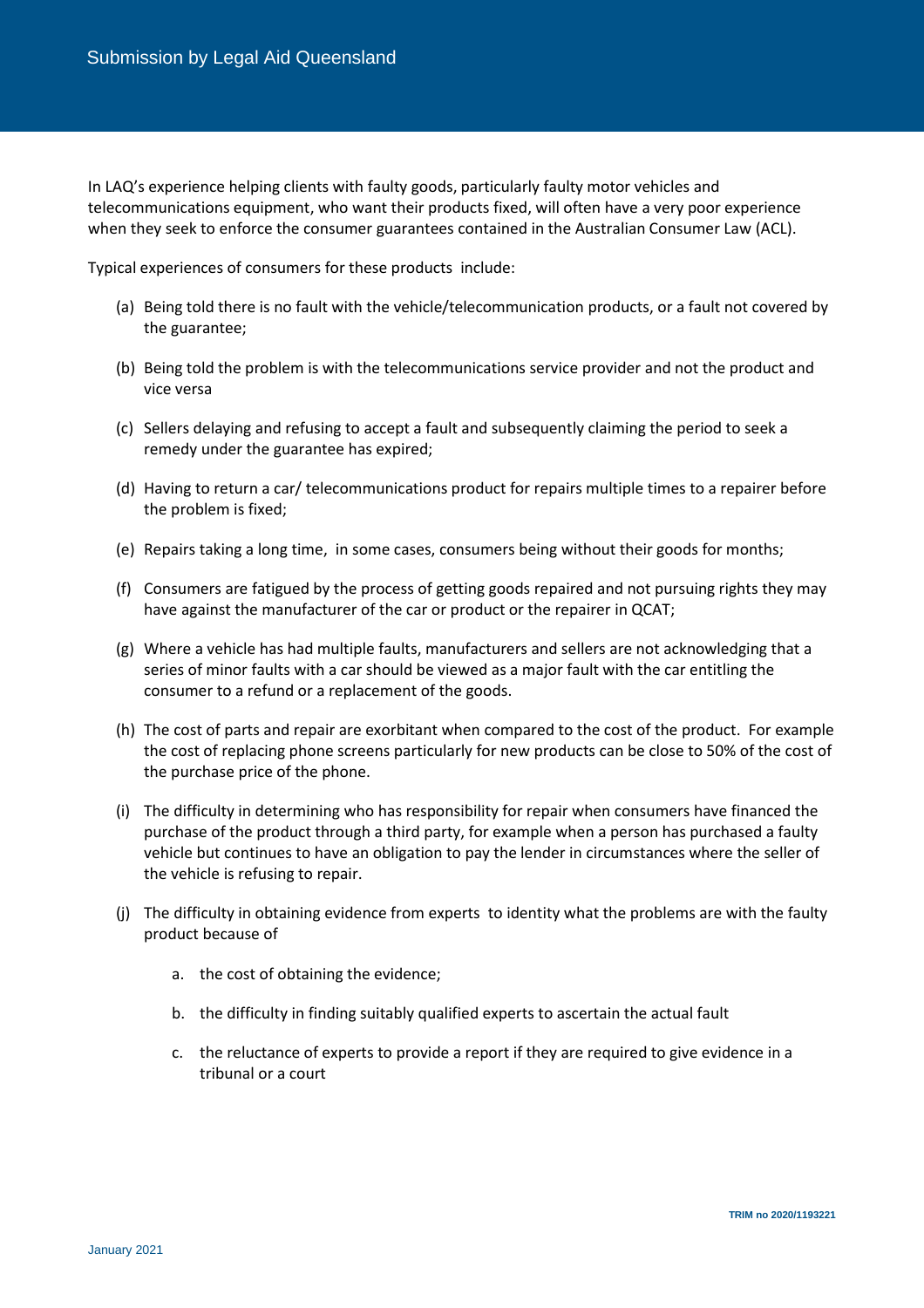# *INFORMATION REQUEST 2*

- *a) What types of products and repair markets should the Commission focus on?*
- *b) Are there common characteristics that these products share (such as embedded technology and software or a high/low degree of product durability), and which characteristics would allow policy issues to be considered more broadly?*
- *c) If there are particular products that the Commission should focus on, what are the unique issues in those product repair markets that support such a focus?*

# Question 2(a)

In LAQ's submission, the Commission should focus on:

- (a) The new and second hand car markets;
- (b) The sale of products that require other services to function e.g. mobile devices, smart televisions ;
- (c) The repair markets for the products.

# Question 2(b) and (c)

In LAQ's experience, most new and second hand cars and telecommunications devices share embedded technology and data that would be needed by repairers.

In principle LAQ supports the Federal Government's proposal to introduce a motor vehicle service and repair information sharing scheme because it is likely to improve competition in repair markets and improve consumer outcomes.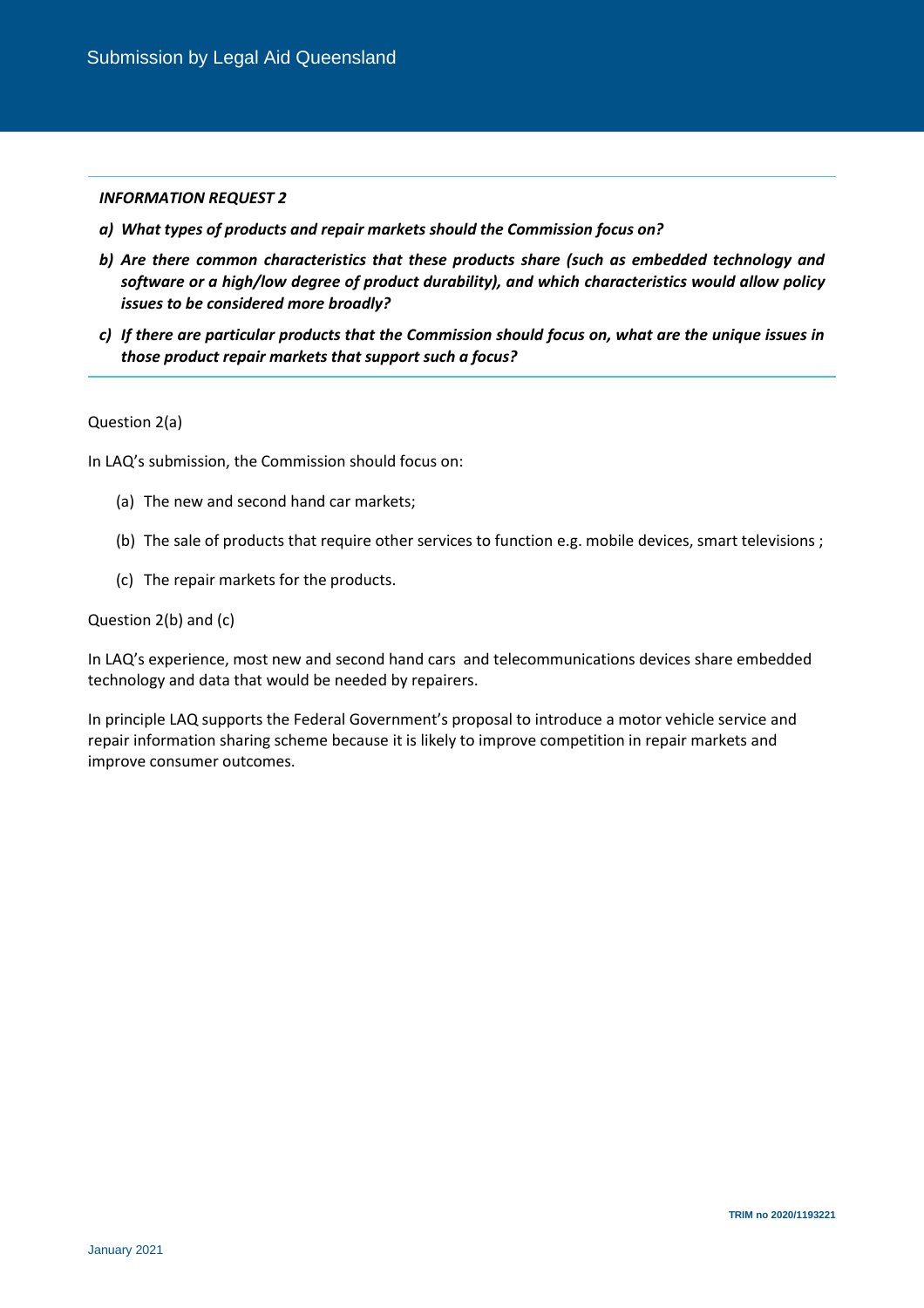#### *INFORMATION REQUEST 3*

- *a) Do the consumer guarantees under the ACL provide adequate access to repair remedies for defective goods? If not, what changes could be made to improve access to repair remedies? Are there barriers to repairing products purchased using new forms of payment technologies, such as 'buy now pay later'?*
- *b) Is the guarantee of available repair facilities and spare parts effective in providing access to repair services and parts? Or is the opt-out clause being widely used, making the guarantee ineffective?*
- *c) Should consumer guarantees seek to balance the broader societal costs of remedy choices (such as the environmental impacts of replacements) with consumer rights, and if so how? For example, should repairs be favoured as a remedy?*
- *d) Are consumers sufficiently aware of the remedies that are available to them, including the option to repair faulty products, under the ACL's consumer guarantees?*
	- *If not, would more information and education be a cost-effective measure to assist consumers understand and enforce guarantees? What would be the best way to deliver this information? What other measures would be more effective?*

# Question 3(a)

In LAQ's experience, the consumer guarantees contained in the ACL are very important rights. However, consumers routinely find it very difficult to enforce these rights for a number of reasons:

- (a) Consumers are not aware of their rights under the ACL. Consumers are often more aware of paid vehicles warranties which in some cases provide a lesser protection than the protection offered by the Australian Consumer Law. Consumers often delay seeking legal advice. Often, the delay occurs as a result of conduct of the seller, for example, suggesting the consumer return after a period if the problem persists. This delay inevitably results in greater difficulty in the consumer proving the facts necessary to obtain a remedy under the ACL if the supplier does not cooperate.
- (b) Consumers find enforcing their rights under the ACL in a court or QCAT difficult. The risk of legal costs and applicability of procedural rules and the rules of evidence mean that consumers would very rarely be advised to commence proceedings in court for a remedy under the ACL as a selfrepresented litigant. However, LAQ notes that the expansion of QCAT's jurisdiction to hear motor vehicle disputes from \$25,000 to \$100,000 has in part improved the access of consumers to low cost dispute resolution of their motor vehicle claims.
- (c) Consumers can find it difficult to obtain independent evidence of the faults with vehicles/ telecommunications products necessary to prove fault on the part of the manufacturer and pursue their claims in court or QCAT. The cost of obtaining a report is initially borne by the consumer, and it can be difficult to find a mechanic/expert who is willing to attend and give evidence at a hearing.
- (d) There is very limited free legal advice and representation available in QLD and other states to assist consumers with this type of dispute.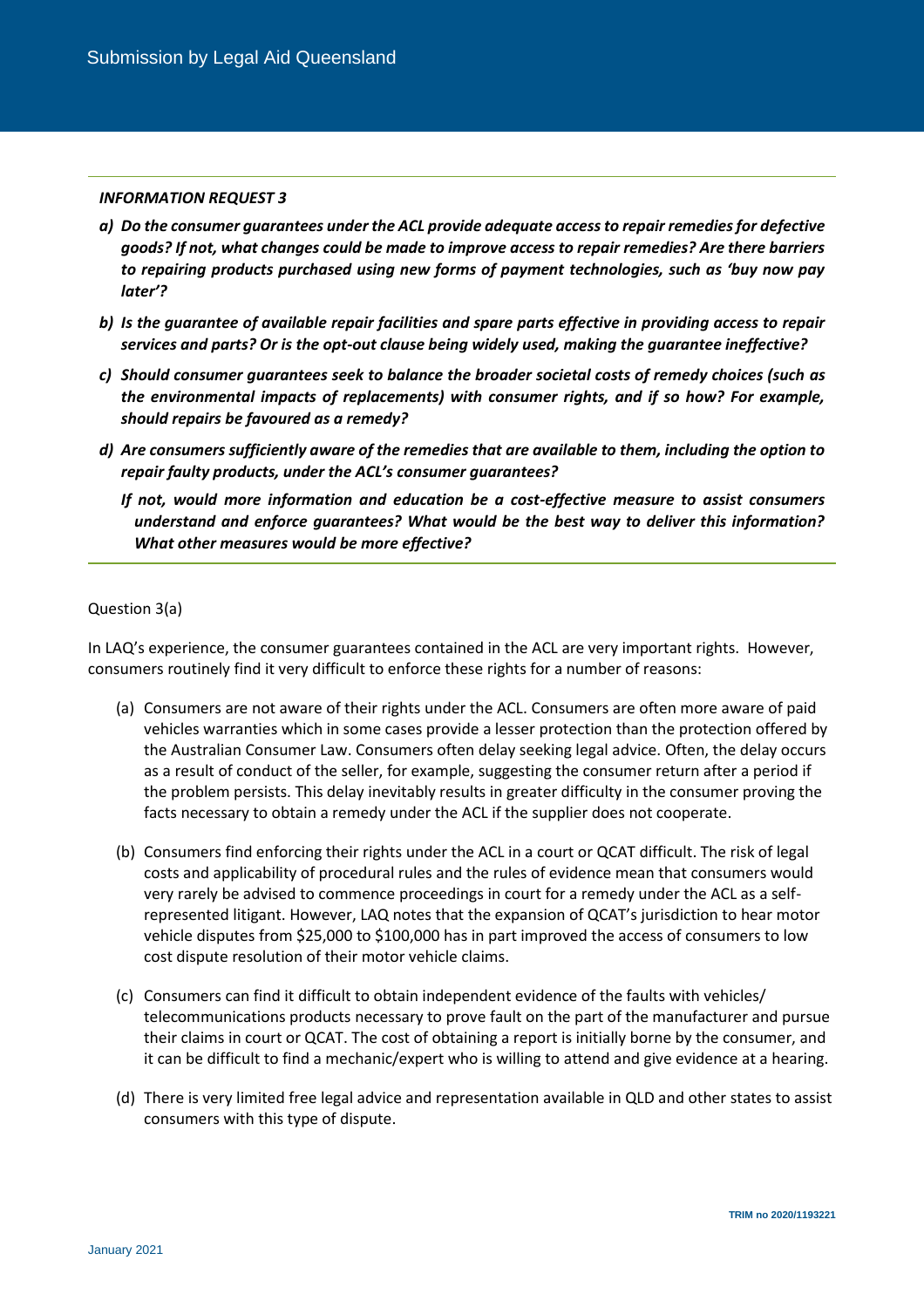(e) Consumers do not have access to an Ombudsman scheme unless it's a telecommunications product that is purchased through the telecommunications provider.

With respect to Buy Now Pay Later (BNPL) technology, LAQ has not seen any cases where BNPL has interacted with the repair of vehicles or goods. However, in LAQ's experience, where there are multiple businesses or parties involved in a transaction, consumers can find it difficult to identify who they should exercise their rights against and how.

# **Question 3(b)**

LAQ has not seen any clients attempting to rely on the guarantee of available repair facilities and space parts.

# **Question 3(c)**

In LAQ's submission, consumer guarantees should not seek to balance societal costs of remedy choices with consumer rights.

Repairs should not be favoured as a remedy. In our experience, the evidence of the consumer experience in having minor faults in vehicles repaired has been a very poor one and has led to consumers being without their vehicles for months.

The remedies relating to guarantees under the ACL provide that if the failure is not a major failure, the consumer is required to give the supplier an opportunity to remedy or repair the fault. It is only if the supplier refuses to remedy the failure, or the failure was a major failure to begin with, that the consumer is entitled to a refund, compensation for a reduction in the value of the goods, or a replacement.

If the consumer elects for a replacement or refund, ownership of the goods goes back to the supplier. If the goods are capable of being returned to the supplier without undue cost, then there is an obligation on the consumer to do so. If this is not achievable, then the obligation is on the supplier to collect the goods. If policy intervention is necessary to reduce waste accumulating as a result of remedies, it should occur at a point either before the supply of the goods or once the goods have been returned to the supplier. The purpose of a remedy is to right a wrong so far as possible. Focusing on repairs and making it more difficult for consumers to obtain a refund in circumstances where they would not have purchased the goods had they known about the fault, or the supplier is not cooperating, defeats the purpose and incentivises poor behaviour on the part of the supplier. Rather than the focus being on repairs, the focus of consumer guarantees should be on providing a remedy that solves the consumers' problem.

# **Question 3(d)**

In LAQ's experience, a significant number of consumers are not aware of the rights under the ACL's consumer guarantees.

In LAQ's submission, more education and information may benefit consumers if information is provided at the right time. In LAQ's experience, providing more information at the time of sale will not necessarily improve consumer awareness of their ACL rights. Consumers do not generally consider what they would need to do if the event something goes wrong until it has gone wrong. As a result, highly detailed information being provided at the point of sale is unlikely to improve consumers' knowledge of ACL consumer guarantees.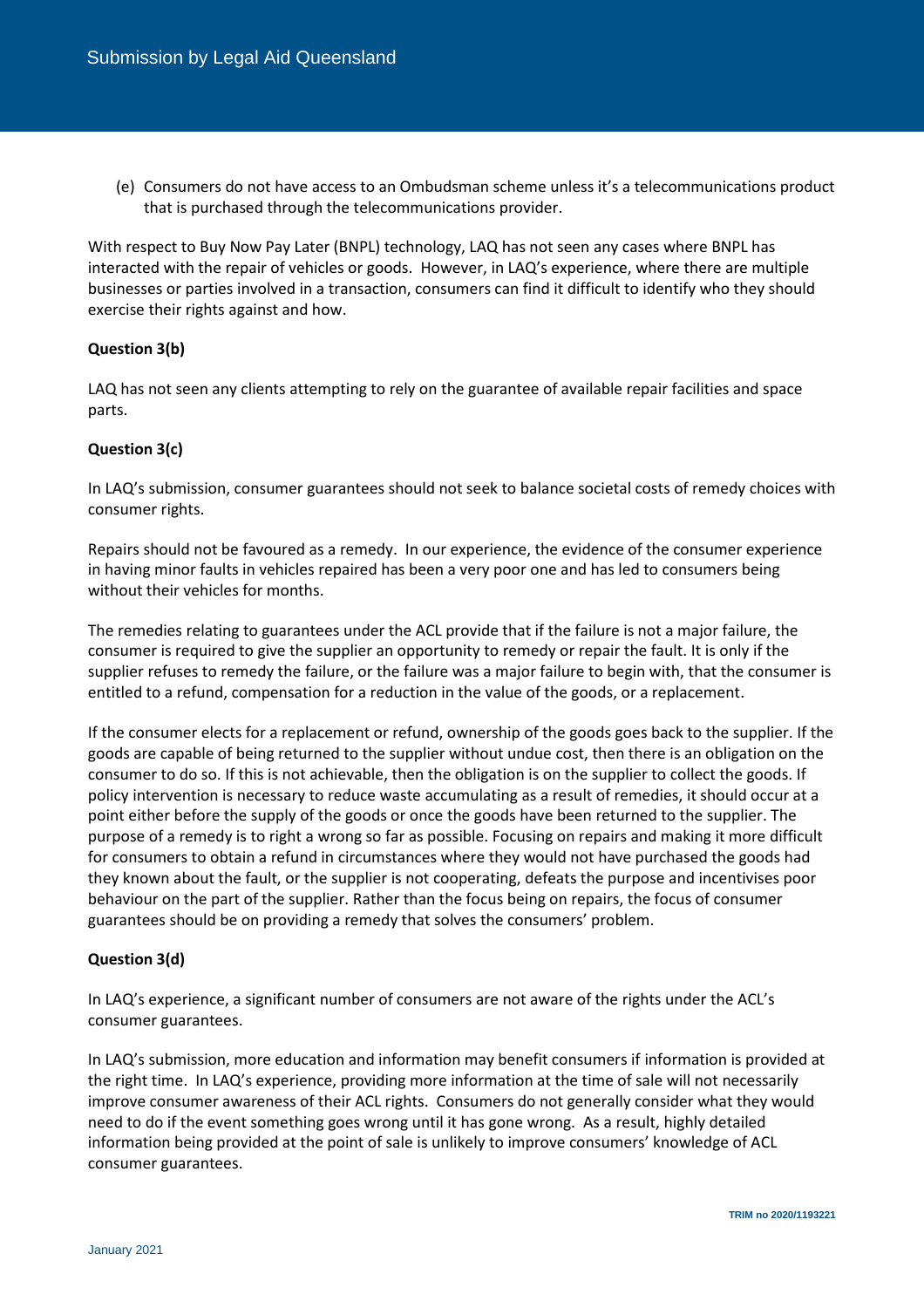In LAQ's experience, particularly for more vulnerable groups such as CALD clients and consumers with a disability, in addition to a simple, easy English factsheet, short videos about how to get assistance and solve a problem when something goes wrong can be very effective in improving the knowledge of consumers.

#### *INFORMATION REQUEST 4*

*a) The Commission is seeking information on the nature of repair markets in Australia, including detailed data on the repair markets for specific products, covering:* 

*market size — by employment, revenue, number of businesses, profit margins*

*market composition — such as market share between authorised, independent and DIY repairers.*

- *b) Is there any evidence of a difference in quality, safety or data security between authorised repair networks and independent repairers? Are there ways to address concerns around quality, safety or data security while promoting a vibrant independent repair market?*
- *c) Are there available examples of the contracts between OEMs and authorised repairers? Do these contracts limit effective competition in repair markets (such as by limiting the number and reach of authorised repairers or requiring authorised repairers to not be authorised by a competing brand)?*

*What is the process to become authorised? Is it open and competitive?* 

*d) Are there specific examples or other evidence of practices by OEMs or their authorised repairers that create barriers to competition in repair markets?*

*Do other factors also create barriers to competition in repair markets, such as short-sighted consumer behaviours, switching costs, poor information availability or consumer lock-in?*

- *e) What is the relationship between the intensity of competition in the primary product market and the risk of consumer harm from a lack of competition in repair markets? Can competitive primary markets compensate for non-competitive repair markets?*
	- *Is an absence of effective competition in the primary market a necessary condition for consumer harm from non-competitive repair markets?*
	- *To what extent would measures that enhance competition in the primary market address concerns about a lack of competition in repair markets?*
- *f) Are the restrictive trade practices provisions of the CCA (such as the provisions on misuse of market power, exclusive dealing or anti-competitive contracts) sufficient to deal with any anti-competitive behaviours in repair markets?*
- *g) What policy changes could be introduced if there is a need to increase competition in repair markets and improve consumer access to, and affordability of, repairs?*

*What are the costs and benefits of any such proposal to the community as a whole? How does it balance the rights of manufacturers and suppliers, with those of consumers and repairers?*

# **Question 4(d)**

In LAQ's experience, poor information availability about the quality and availability of alternatives to manufacturer's repairers create barriers to increasing competition.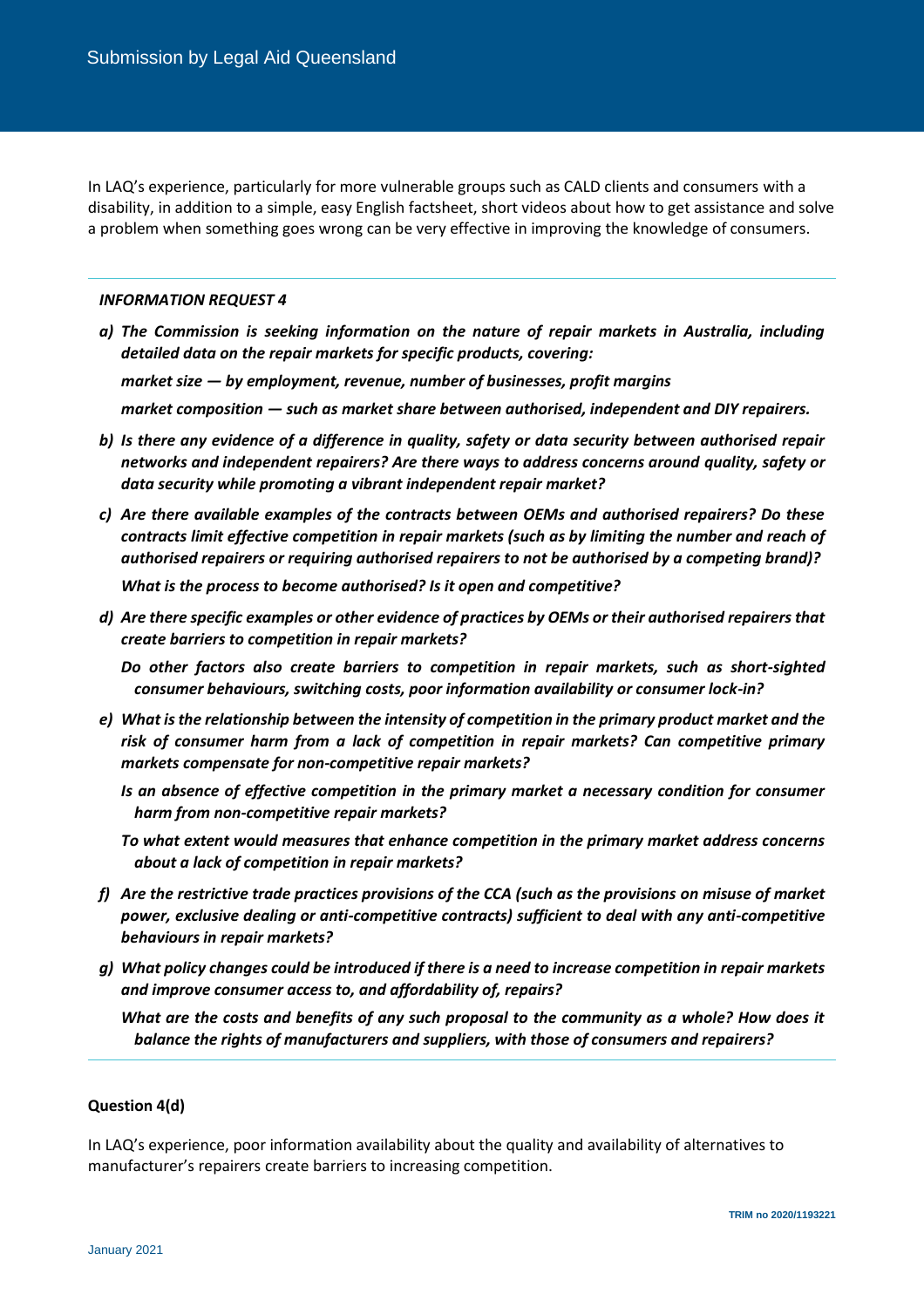# *INFORMATION REQUEST 5*

- *a) To what extent do current IP laws already facilitate repairs by consumers or independent third parties (e.g. the spare parts defence under the Design Act)?*
- *b) Are there any aspects of IP laws where consumers' rights with respect to repairs are uncertain?*
- *c) Do current IP protections (e.g. intellectual property rights, technological protection measures, end-user licencing agreements) pose a significant barrier to repair in Australia? If yes, please comment on any or all of the following:*
	- *the specific IP protections that prevent consumers from sourcing competitive repairs and/or inhibit competition in repair markets*
	- *the types of products or repair markets these barriers mainly affect*
	- *the prevalence of these barriers*
	- *the impacts of these barriers on third party repairers and consumers (e.g. financial cost, poorer quality repairs)*
	- *options for reducing these barriers and their associated benefits, costs and risks (including potential impact on market offerings).*
- *d) In what ways might government facilitate legal access to embedded software in consumer and other goods for the purpose of repairs? What are the pros and cons of these approaches?*

LAQ has no submissions to make in response to this request.

#### *INFORMATION REQUEST 6*

- *a) What evidence is there of planned obsolescence in Australian product markets? Do concerns about planned obsolescence principally relate to premature failure of devices or in them being discarded still working when more attractive products enter the market?*
- *b) How can the Commission distinguish between planned product obsolescence and the natural evolution of products due to technological change and consumer demand?*
- *c) How does planned obsolescence affect repairers, consumers and the broader community in Australia?*
- *d) What measures do governments currently use to prevent planned obsolescence or mitigate its effects (in Australia and overseas)? How effective are these measures?*
- *e) What are the benefits, costs and risks of Australia adopting measures similar to those currently used overseas, such as product design standards and reparability ratings?*
- *f) Do consumers have access to good information about durability and reparability when making purchases? If not, how could access to information be improved?*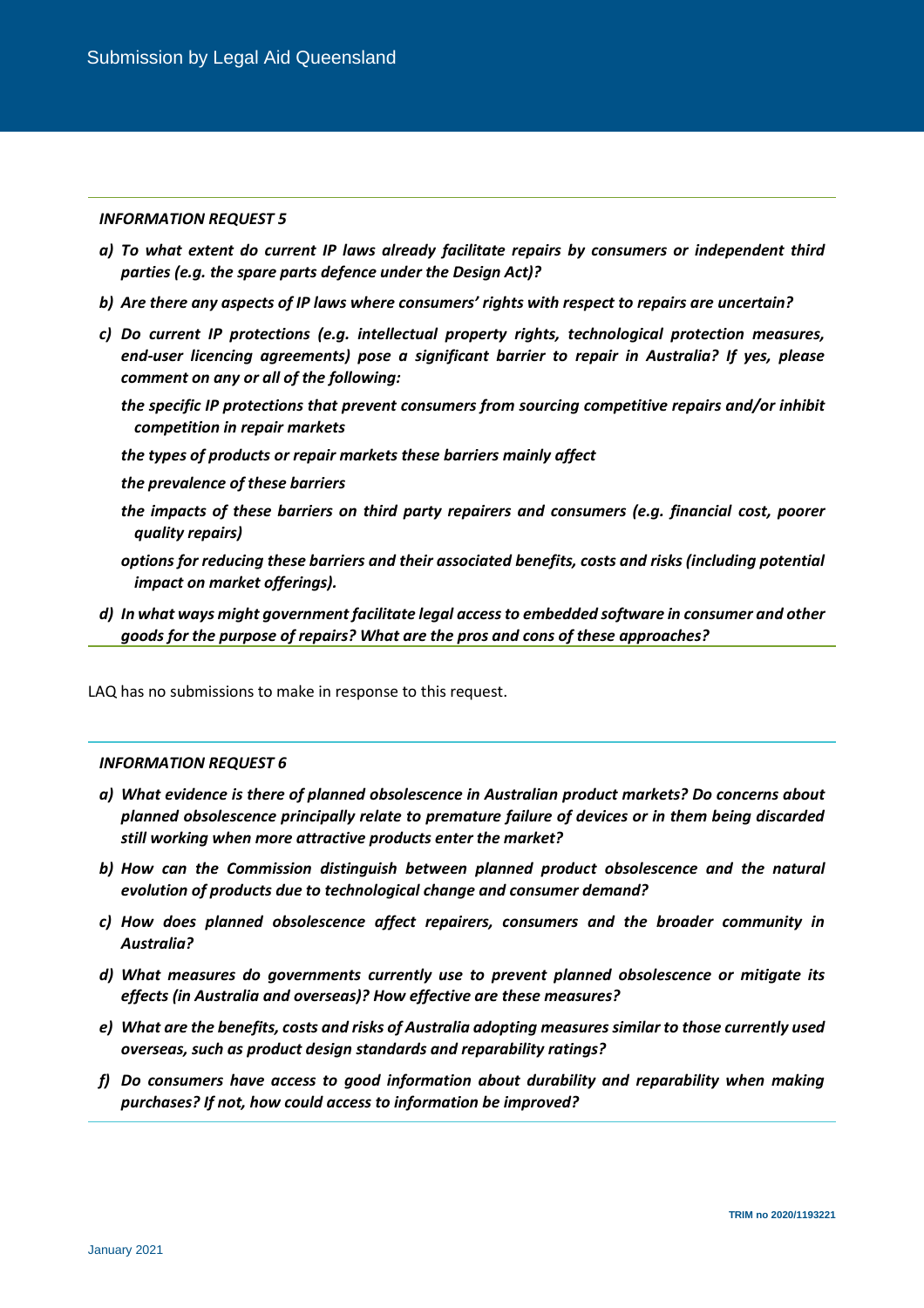LAQ has no submissions to make in response to this request.

#### *INFORMATION REQUEST 7*

*a) What data are available on the amount of e-waste generated in Australia?*

*What data is there on the composition of e-waste in terms of particular materials (such as hazardous materials) by product type?*

*How does hazardous e-waste compare to hazardous general waste in its prevalence and risks? Is there merit in distinguishing between hazardous e-waste and non-hazardous e-waste? And if so, how could this be done in practice?*

*b) What estimates are available on the costs of e-waste disposal on the environment, human health and social amenity, in Australia and internationally?* 

*How do the impacts differ by disposal type, or by the type of product or hazardous material?* 

*c) How much of Australia's e-waste is shipped overseas for recycling? Is there evidence of circumstances where this creates problems for recipient countries?* 

*Are there barriers to the expansion of domestic recycling facilities or the adoption of new recycling technologies in Australia (such as plasma arc incinerators)?*

- *d) What are Australia's current policy settings for managing the potential environmental and health effects of e-waste (such as landfill bans, the National Television and Computer Recycling Scheme or Mobile Muster)? Are these policy settings broadly right*  $-$  *that is, are they proportional to the impacts of e-waste on the community?*
- *e) How can a right to repair policy further reduce the net costs of e-waste in Australia, and would such an approach be an effective and efficient means of addressing the costs of e-waste to the community?*

LAQ has no submissions to make in response to this request.

#### *INFORMATION REQUEST 8*

- *a) What policy reforms or suite of policies (if any) are necessary to facilitate a 'right to repair' in Australia?*
- *b) Are there any other barriers to repair and/or policy responses that the Commission should consider?*
- *c) What are the costs and the benefits of the various policy responses that have been proposed to facilitate repair (such as those outlined in table 1)?*
- *d) Are there other international policy measures or proposals that the Commission should consider as part of this inquiry?*

**Question 8(a)**